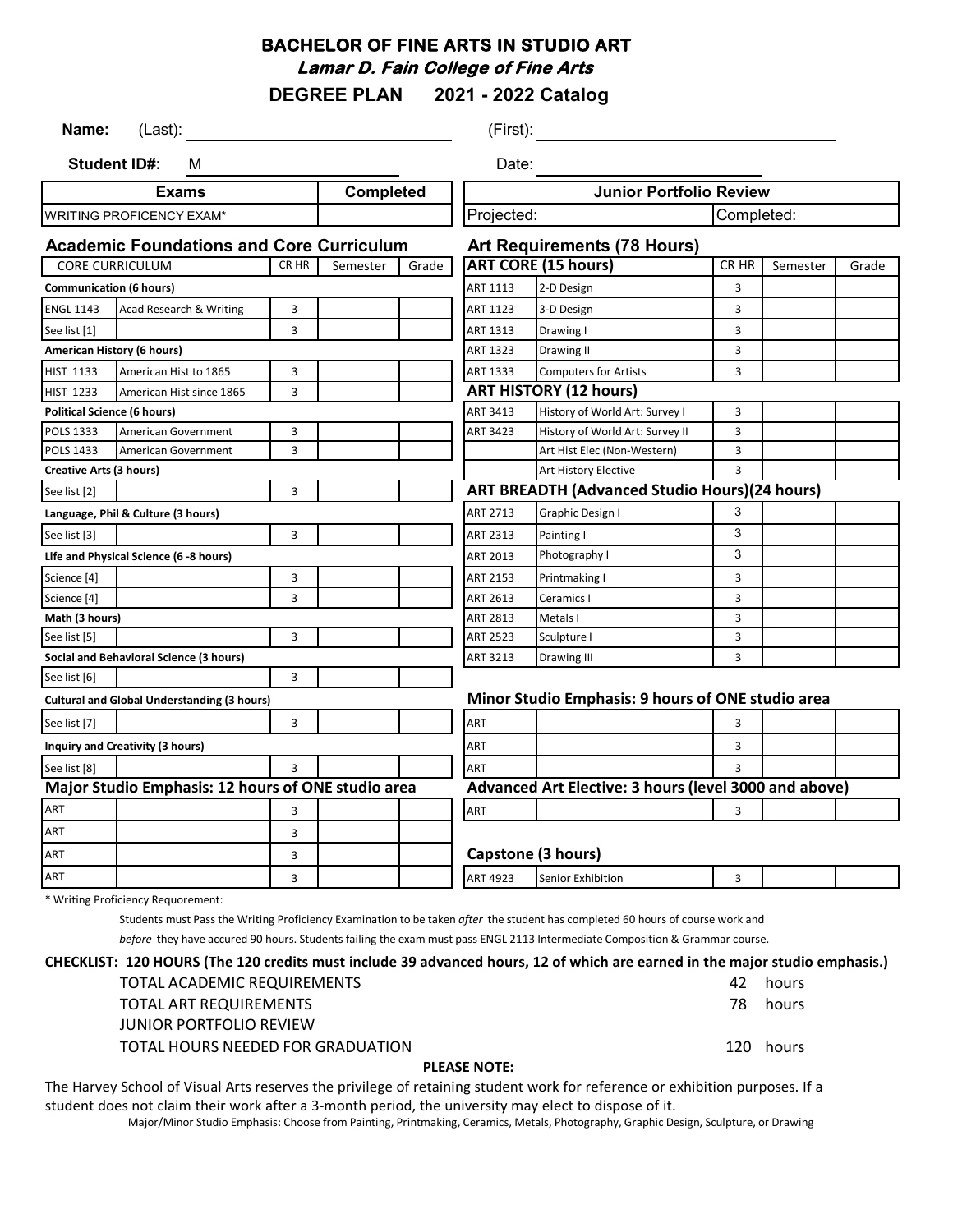| <b>Course Options Listing:</b> |                                                            |                  | [4] Life and Physical Science Options:                                       |  |  |  |
|--------------------------------|------------------------------------------------------------|------------------|------------------------------------------------------------------------------|--|--|--|
| [1] Communication Options:     |                                                            |                  | BIOL 1013 Intro to Human Biology                                             |  |  |  |
|                                | ENGL 1153 Intro Read & Writ - Lit                          | BIOL 1023        | Intro to Global Biology                                                      |  |  |  |
|                                | ENGL 2123 Rhetoric-Visuals/Infograph                       |                  | BIOL 1134 Anatomy & Physiology I                                             |  |  |  |
|                                | <b>ENGL 2203</b> Intro to Professional Writ                |                  | BIOL 1114 Life I: Mol and Cell Concpts                                       |  |  |  |
|                                | MCOM 1243 Media Writing & Reporting                        |                  | BIOL 1234 Anatomy & Physiology II                                            |  |  |  |
| MCOM 2403 Social Media         |                                                            |                  | BIOL 1214 Life II: Mol & Cell Concpts                                        |  |  |  |
|                                | SPCH 1133 Fund of Speech Comm                              | <b>CHEM 1103</b> | Intro to Chemistry                                                           |  |  |  |
|                                | SPCH 2423 Interpersonal Comm                               |                  | CHEM 1143 General Chemistry I                                                |  |  |  |
|                                | [2] Creative Arts Options:                                 |                  | CHEM 1243 General Chemistry II                                               |  |  |  |
|                                | MCOM 2213 Film Appreciation                                |                  | CHEM 1303 Gen Organic-Bio Chem                                               |  |  |  |
| MUSC 1033                      | <b>Music Appreciation</b>                                  |                  | ENSC 1114 Found of Environ Sciences                                          |  |  |  |
| MUSC 1043                      | American Popular Music                                     |                  | GEOS 1134 Physical Geology                                                   |  |  |  |
| <b>MUSC 2733</b>               | West/World Music                                           |                  | GEOS 1234 Historical Geology                                                 |  |  |  |
| <b>THEA 1113</b>               | Women in Theatre                                           |                  | GNSC 1104 Life/Earth Science                                                 |  |  |  |
|                                | THEA 1503 Appreciation of Theatre                          |                  | GNSC 1204 Physical Science                                                   |  |  |  |
|                                | THEA 2423 Dramatic Analysis                                |                  | PHYS 1144 General Physics                                                    |  |  |  |
|                                | [3] Language Philosophy, & Culture Options:                |                  | PHYS 1244 General Physics                                                    |  |  |  |
|                                | <b>ENGL 2413</b> World Literature                          |                  | PHYS 1533 Descrip Astronomy                                                  |  |  |  |
|                                | <b>ENGL 2423</b> World Literature                          |                  | PHYS 1624 Calc Based Physics I                                               |  |  |  |
|                                | ENGL 2613 Survey Amer Literature                           |                  | PHYS 2644 Calc Based Physics II                                              |  |  |  |
|                                | <b>ENGL 2623</b> Survey Amer Literature                    |                  | [7] Cultural & Global Understanding Options:                                 |  |  |  |
|                                | <b>ENGL 2813</b> Survey Engl Literature                    |                  | CMPS 1023 The Digital Culture                                                |  |  |  |
|                                | ENGL 2823 Survey Engl Literature                           |                  | EDUC 2013 School & Society                                                   |  |  |  |
|                                | FREN 1134 Elementary French I                              | <b>FREN 1234</b> | Elementary French II                                                         |  |  |  |
| <b>GERM 1134</b>               | Elementary German I                                        |                  | GERM 1234 Elementary German II                                               |  |  |  |
| <b>HIST 1333</b>               | <b>Survey Western Civilization</b>                         | <b>HIST 1353</b> | World Civilization to 1500                                                   |  |  |  |
| <b>HIST 1353</b>               |                                                            |                  | World Civilization since 1500                                                |  |  |  |
| HIST 1433                      | World Civilization to 1500                                 | <b>HIST 1453</b> | HSHS 1013 Global Health & Wellness                                           |  |  |  |
| <b>HIST 1453</b>               | <b>Survey Western Civilization</b>                         |                  |                                                                              |  |  |  |
|                                | World Civilization since 1500                              |                  | HUMN 2013 The Ancient World                                                  |  |  |  |
|                                | HUMN 2013 The Ancient World<br>HUMN 2023 Medieval Cultures |                  | HUMN 2023 Medieval Cultures                                                  |  |  |  |
| HUMN 2033                      | Renaissance-Realism                                        |                  | HUMN 2043 Mid 19th-20th Centuries<br>HUMN 2033 Reniassance-Realism           |  |  |  |
| <b>HUMN 2043</b>               | Mid-19th - 20th Centuries                                  | <b>INTS 2503</b> | Intro to Global Studies                                                      |  |  |  |
| <b>PHIL 1033</b>               | Introduction to Philosophy                                 | LATS 2503        | Intro Latin Amer Studies                                                     |  |  |  |
| <b>PHIL 1500</b>               | Critical Thinking and Reasoning                            |                  | MCOM 1233 Mass Media and Society                                             |  |  |  |
| <b>PHIL 2033</b>               | Ethics                                                     |                  | MCOM 2523 The Internet & Society                                             |  |  |  |
| <b>PHIL 2133</b>               | Political Philosophy                                       |                  | MUSC 2733 West/World Music                                                   |  |  |  |
| <b>PHIL 2213</b>               | Asian Phil and Religion                                    |                  | POLS 2523 Found Govt & Politics                                              |  |  |  |
| <b>PHIL 2223</b>               | Feminist Philosophy                                        |                  | SOCL 2233 Global Social Problems                                             |  |  |  |
| <b>PHIL 2333</b>               | Philosophy of Religion                                     |                  | SPAN 1234 Elementary Spanish II                                              |  |  |  |
| <b>SPAN 1134</b>               | Elementary Spanish I                                       | <b>WGST 2503</b> | Into Women's & Gender Stud                                                   |  |  |  |
|                                | [5] Mathematics Options:                                   |                  | [8] Inquiry & Creativity Options:                                            |  |  |  |
| MATH 1053                      | <b>Contemporary Math</b>                                   | <b>BUAD 1033</b> | <b>Found of Business</b>                                                     |  |  |  |
| <b>MATH 1203</b>               | Math Analysis for Business                                 | CMPS 1044        | Computer Science I                                                           |  |  |  |
| MATH 1233                      | College Algebra                                            | COUN 2143        | <b>Human Diversity</b>                                                       |  |  |  |
| <b>MATH 1534</b><br>MATH 1634  | Precalculus<br>Calculus I                                  |                  | <b>ENGL 2123</b> Rhetoric Visual & Infographic<br>MWSU 2003 Creative Inquiry |  |  |  |
|                                | [6] Social & Behavioral Science Options:                   | <b>SCIE 2103</b> | Understand Scie, Engr, & Tech                                                |  |  |  |
|                                | COUN 2023 Human Development                                |                  | SOCL 1143 Sociological Inquiry                                               |  |  |  |
|                                | <b>ECON 1333</b> General Economics                         |                  | THEA 1113 Women in Theatre                                                   |  |  |  |
|                                | <b>ECON 2333</b> Macroeconomic Principles                  |                  | THEA 2103 Playwrights & Scientists                                           |  |  |  |
| PSYC 1103                      | General Psychology                                         |                  |                                                                              |  |  |  |
|                                |                                                            |                  |                                                                              |  |  |  |

SOCL 1133 Introductory Sociology